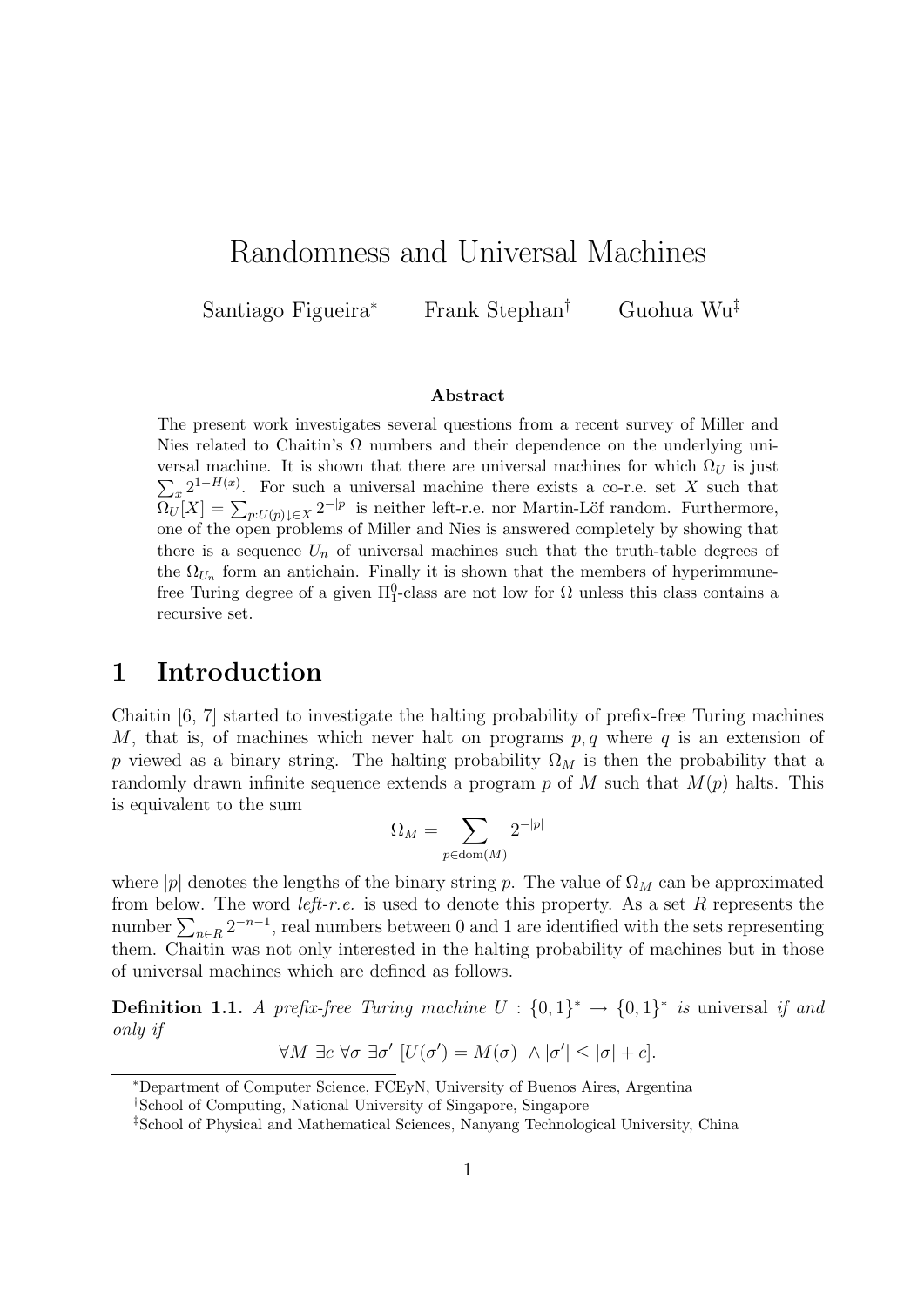Furthermore, a prefix-free machine U is called universal by adjunction iff for every prefixfree machine V there is a fixed word p such that  $U(pq) = V(q)$  for all  $q \in \{0,1\}^*$  where pq is the concatenation of p and q and  $U(pq) = V(q)$  means that either both sides are defined and equal or both are undefined.

The importance of universal Turing machines is that they permit to define the Kolmogorov complexity in an optimal way, that is, the definitions based on two different machines differ at most by a constant. Given a prefix-free Turing machine  $M$  and an element  $x$  of its range, let

$$
H_M(x) = \min\{|p| : M(p) = x\}
$$

be the length of the shortest description of x with respect to M. If M is a universal Turing machine, then  $H_M$  is a total function and for every further machine N there is a constant c such that for all x in the range of  $H_N$ ,  $H_N(x) \leq H_M(x) + c$ . In this case  $H_M$  is referred to as the prefix-free Kolmogorov complexity based on M. If there is no need to refer to the underlying universal machine U, one just writes H for  $H_U$  and  $\Omega$  for  $\Omega_U$ .

Martin-Löf [17] introduced a notion of randomness which became quite accepted in the field and is known as Martin-Löf random. Schnorr  $[24]$  found a characterization in terms of Kolmogorov complexity which is here used in place of the original definition:

A is Martin-Löf random  $\Leftrightarrow \exists c \forall n (H(A(0)...A(n)) \geq n-c).$ 

Hence Martin-Löf random sets have highly incompressible prefixes.

Chaitin noticed that the halting probability of a universal machine is Martin-Löf random. Further research  $[5, 15]$  provided the following equivalence: a left-r.e. set is Martin-Löf random iff it is the halting probability of some universal machine.

The notion of Martin-Löf randomness can easily be relativized to oracles:  $A$  is Martin-Löf random relative to B iff there is a constant c such that for all n,  $H^B(A(0)...A(n))$  $n - c$ . Here  $H^B$  is defined as H, but based on an oracle machine which is universal for any oracle  $B$  among the prefix-free machines using the same oracle. There is a constant  $c$  such that  $\forall B \forall x \ (H^B(x) \leq H(x) + c)$ , thus if A is Martin-Löf random real relative to B then A is already Martin-Löf random. In case  $\Omega$  is Martin-Löf random relative to B, B is called *low for*  $\Omega$ . This definition does not depend on the choice of the universal machine.

Investigations on this topic continues and in a recent survey, Miller and Nies [18] listed a lot of interesting open questions related to the halting probability  $\Omega$ . The present work addresses some of these questions from the eighth chapter of the survey of Miller and Nies, namely the following three questions.

- Question 8.1: Given a nonrecursive A which is low for  $\Omega$ . Does A then have hyperimmune Turing degree?
- Question 8.9: Are there universal machines  $U, V$  such that  $\Omega_U \neq_{tt} \Omega_V$ ?
- Question 8.10: Given a machine U which is universal by adjunction, is there a co-r.e. set X such that  $\sum_{p:U(p)\in X} 2^{-|p|}$  is not Martin-Löf random? Can such an X be taken to be many-one complete?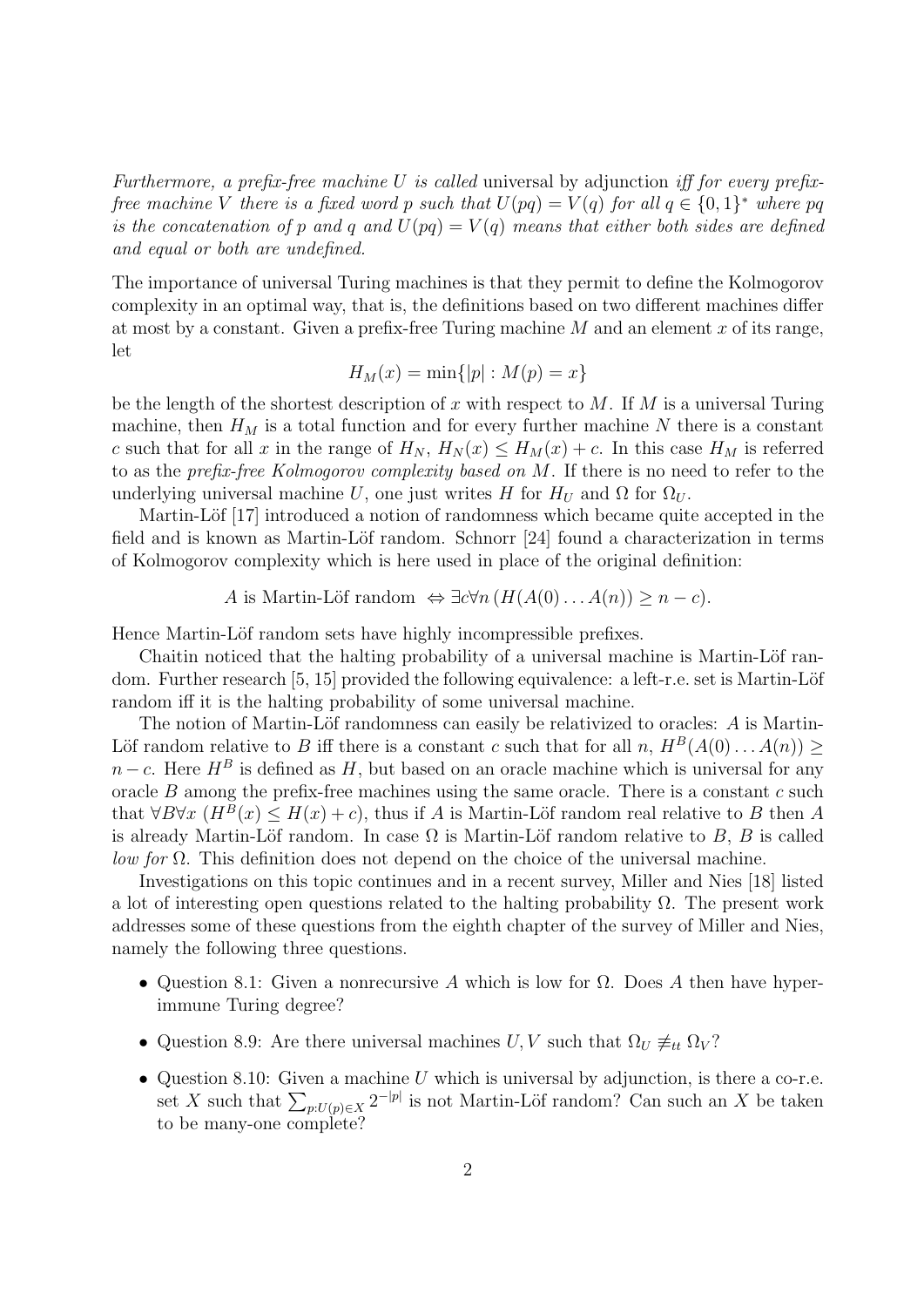The present work answers Question 8.9 and obtains some results on the way to settle Questions 8.1 and 8.10. For Question 8.1, it is shown that for every  $\Pi_1^0$  class without recursive members, every member which is low for  $\Omega$  is also hyperimmune. For Question 8.10, it is shown that there is some universal machine  $U$  for which there is such an  $X$ , but this  $U$  is not universal by adjunction. Furthermore, it is open whether there is a  $\Pi_1^0$ -complete X with the same property.

For convenience, strings in  $\{0,1\}^*$  are identified with natural numbers. More precisely, the string  $b_0b_1 \ldots b_{n-1}$  is identified with  $2^n - 1 + \sum_{m < n} 2^m \cdot b_m$ . For infinite sequences,  $A \in$  $\{0,1\}^{\infty}$  stands for both, for the set  $\{n : A(n) = 1\}$  and for the real number  $\sum_{n=0,1,...} A(n)$ .  $2^{-n-1}$  and the relation  $A \leq B$  is transferred from numbers to sets with the additional convention, that for the two representations of numbers of the from  $n \cdot 2^{-m}$  the one ending with  $011111...$  is below the one ending with  $100000...$  so that  $\lt$  becomes a linear ordering on sets. As it is a convention to write strings of the same length in alphabetical order from the left to the right like 000, 001, 010, 011,  $\dots$ , 111, one can say that numbers which are approximated from below have – uniformly in the length  $n -$  the prefix  $A(0) \dots A(n-1)$ of the binary sequence of their digits recursively approximated from the left; this explains the term "left-r.e." to denote them. Furthermore, A is called recursively enumerable or just r.e. iff it is recursively enumerable as a set. This definition is important since many authors call all left-r.e. reals just "r.e." which produces a conflict between the notations used for real numbers and the ones used for the sets representing them. Note that there are further synonyms for "left-r.e." like "nearly computable" and "left-computable". More information on recursion theory and algorithmic randomness can be found in the standard textbooks [8, 16, 22, 25, 27].

## 2 On the Probability that U outputs an element of X

Becher and Grigorieff [1] proposed to study the question how the probability to halt with a value in a given set looks like. The formal definition of this halting probability is the following.

**Definition 2.1.** For given  $X$ , let

$$
\Omega_U[X] = \sum_{p:U(p)\downarrow\in X} 2^{-|p|}
$$

denote the probability for  $U$  to halts and outputs an element of  $X$ .

Given an infinite r.e. set X and a universal machine U, the probability  $\Omega_U[X]$  that U halts with the output being an element of  $X$  is a left-r.e. Martin-Löf random number. This can easily be seen as follows: There is a partial-recursive one-one function f from the domain X onto all natural numbers with a total and recursive inverse q. Now the machine  $V$  given as

$$
V(p) = \begin{cases} f(U(p)) & \text{if } U(p) \downarrow \in X; \\ \uparrow & \text{otherwise.} \end{cases}
$$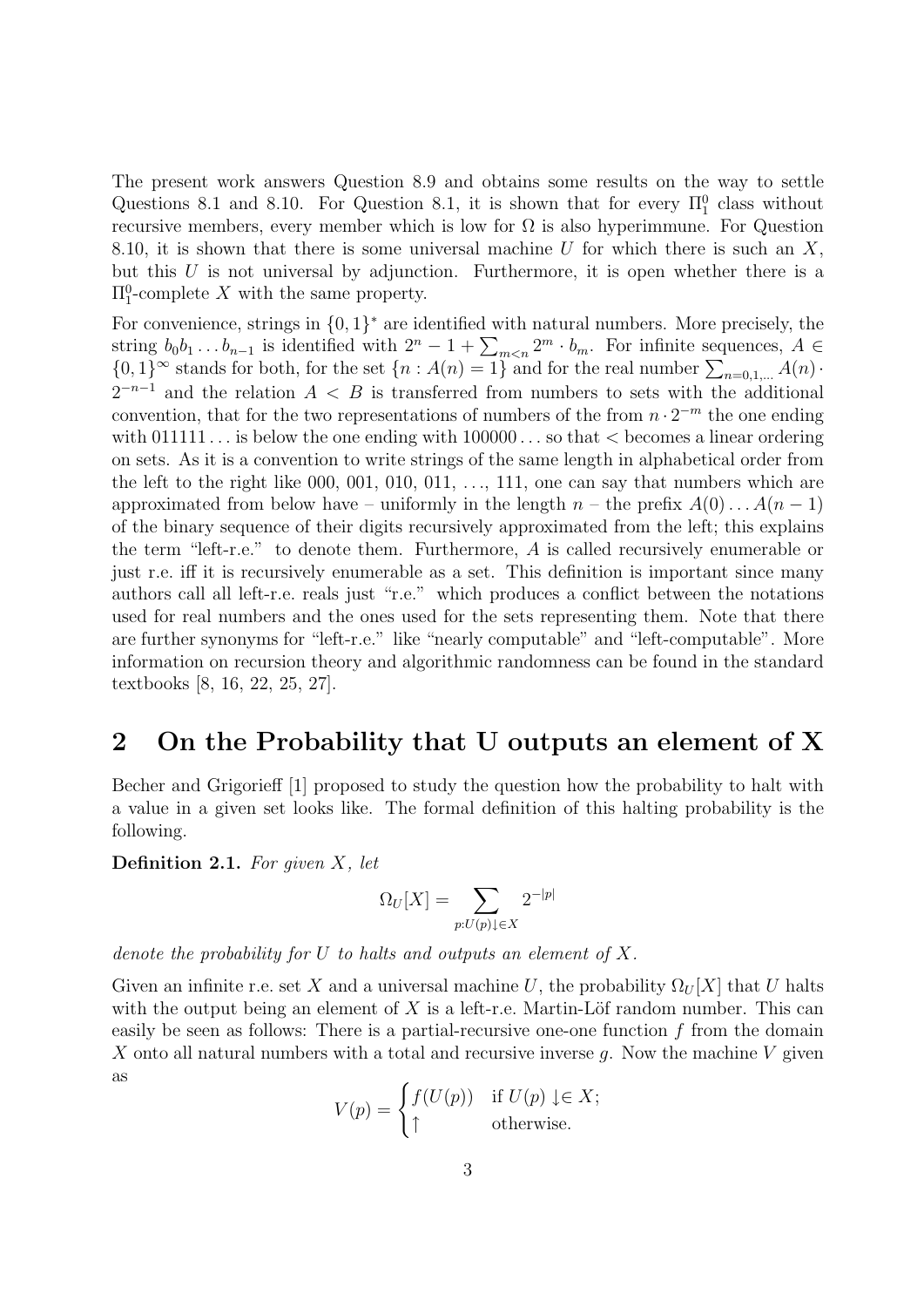is universal: There is a constant c such that  $H_U(g(x)) \leq H_U(x) + c$  for all x. The shortest program p with  $U(p) = g(x)$  satisfies then  $V(p) = x$ . Thus  $H_V(x) = H_U(g(x)) \leq H_U(x) + c$ for all x. So V is a universal machine and  $U(p) \downarrow \in X$  iff  $V(p) \downarrow$ . Therefore  $\Omega_U[X] = \Omega_V$ . The number  $\Omega_U[X]$  is left-r.e. and Martin-Löf random since  $\Omega_V$  is.

Miller and Nies [18] note that  $\Omega_U[F]$  is Martin-Löf random for any finite set F whenever U is universal by adjunction. But the following example shows that the randomness of  $\Omega_U[F]$  depends in general on the universal machine.

**Proposition 2.2.** There is a universal Turing machine U such that  $\Omega_U[\{x\}] = 2^{1-H(x)}$  for all  $x \in \{0,1\}^*$  where H is the Kolmogorov complexity based on U.

*Proof.* Let  $\tilde{U}$  be a universal Turing machine and let  $\tilde{H}$  be the Kolmogorov complexity for machine  $U$ . The new universal machine  $U$  is constructed as follows.

Let  $p_0, p_1, \ldots$  be a recursive one-one enumeration of the domain of U. Given any  $m, n$ , let, in stage n,  $U(p_n 0^m 1) = \tilde{U}(p_n)$  iff n is the first number k such that  $\tilde{U}(p_k) = \tilde{U}(p_n)$  and  $|p_k| \leq |p_n| + m$ , that is, there is no q of the same length as  $p_n 0^m 1$  such that  $U(q) = U(p_n)$ defined in some stage before stage  $n$ . Furthermore, let  $U$  be undefined on all other inputs including those of the form  $p_n 0^m 1$  which did not qualify to take the value  $\tilde{U}(p_n)$ .

Now, for each x and each m there is exactly one program  $p_{x,m}$  of length  $H(x) + m + 1$ such that  $U(p_{x,m}) = x$  and no program of length up to  $H(x)$  generates x. Thus one has for every  $x \in \{0,1\}^*$  and all sets X the following three equalities:

$$
H(x) = \tilde{H}(x) + 1;
$$
  
\n
$$
\Omega_U[\{x\}] = \sum_{p:U(p)\downarrow=x} 2^{-|p|} = \sum_{n > \tilde{H}(x)} 2^{-n} = 2^{-\tilde{H}(x)} = 2^{1-H(x)};
$$
  
\n
$$
\Omega_U[X] = \sum_{x \in X} 2^{1-H(x)}.
$$

The proof is completed by noting that  $U$  is prefix-free and that the first of these three equalities guarantees that  $U$  is universal.  $\Box$ 

Notice that by the observation of Miller and Nies  $[18]$ , the constructed U cannot be universal by adjunction since  $\Omega_U[\{x\}]$  is rational.

The following proposition shows the existence of an infinite co-r.e. set  $X$  such that for any two elements  $x, y \in X$  with  $x < y$ , the Kolmogorov complexity of y and beyond is guaranteed to be much larger than the one of the strings  $x$  and the elements smaller than x. The basic idea of the construction is to check in every stage for every current elements  $x, y$  with  $x < y$  whether the strings beyond y are much more complicated than x in the way specified below and to enumerate  $\gamma$  into the complement of  $X$  whenever it turns out that this is not the case. Note that the construction of  $X$  does not make any requirements on U and works for every universal machine.

**Proposition 2.3.** There is an infinite co-r.e. set X such that for no  $x, y \in X$  with  $x < y$ there are v, w such that  $y \leq w$ ,  $H(w) \leq v$  and  $H(v) \leq x$ .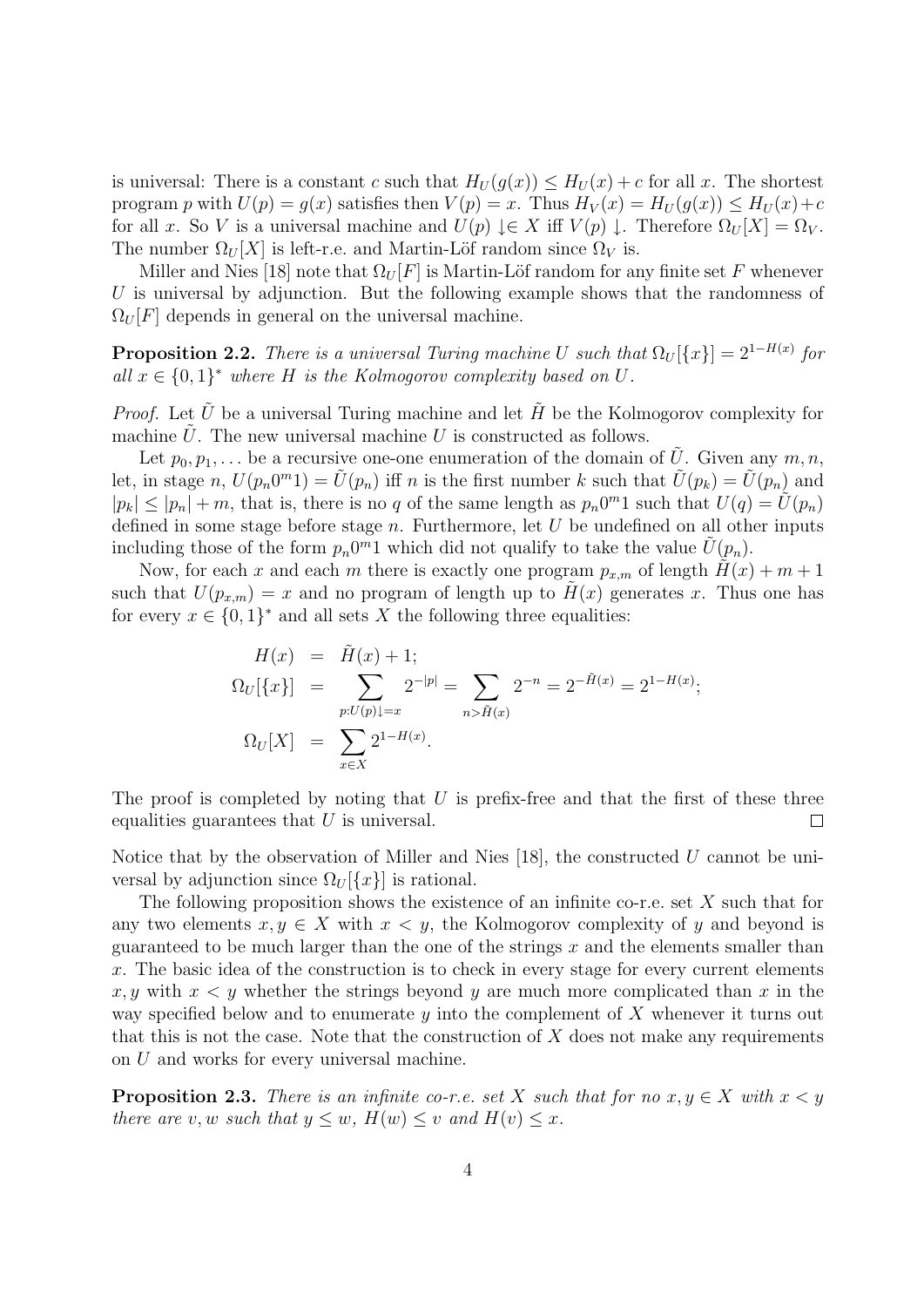*Proof.* One constructs the complement Y of X as follows. Let  $Y_s$  denote all the elements enumerated into Y before stage s, so  $Y_0 = \emptyset$ . Let  $H_s$  denote a recursive approximation of H from above.

At stage s, a number  $y \in \{0, 1, \ldots, s\} - Y_s$  is enumerated into Y iff there are  $x, v, w \leq s$  with  $x < y, x \notin Y_s, y \leq w, H_s(w) \leq v$  and  $H_s(v) \leq x$ .

It is easy to see that the so constructed enumeration is recursive and thus  $X$  is a co-r.e. set. Furthermore, if  $x, y \in X$  and  $x < y$  there cannot be any v, w such that  $y \leq w$ ,  $H(w) \leq v$ and  $H(v) \leq x$  since there is a state s where  $H_s(v) \leq x$  and  $H_s(w) \leq v$  and then y would be enumerated into  $Y$  at that stage  $s$  latest.

It remains to show that  $X$  is infinite. So assume by way of contradiction that  $X$  is finite and let  $a_0$  be an upper bound of all elements of X. Then the following maxima and minima exist:

$$
a_1 = \max\{u : H(u) \le a_0\};
$$
  
\n
$$
a_2 = \max\{u : H(u) \le a_1\};
$$
  
\n
$$
s = \min\{t : \{0, 1, ..., a_2\} \subseteq X \cup Y_t\};
$$
  
\n
$$
y = \min\{z : z \notin X \cup Y_s\}.
$$

By assumption y is enumerated into Y at some stage  $t \geq s$  and so there are  $x, v, w \leq t$ witnessing this fact in the sense that  $x \notin Y_t$ ,  $x < y$ ,  $H_t(v) \le x$ ,  $H_t(w) \le v$  and  $y \le w$ . Since  $H_t(v) \geq H(v)$  and  $H_t(w) \geq H(w)$  one has  $H(v) \leq a_0, v \leq a_1, H(w) \leq v \leq a_1$ ,  $w \le a_2$  and  $y \le a_2$  in contradiction to  $\{0, 1, \ldots, a_2\} \subseteq X \cup Y_s \subseteq X \cup Y_t$  and  $y \notin X \cup Y_t$ . From this contradiction one can conclude that  $X$  is infinite.  $\Box$ 

Using the above propositions, one obtains a partial result for Question 8.10 of Miller and Nies [18]. But this is not an answer of this question since Question 8.10 considers only machines which are universal by adjunction. Such machines are more difficult to handle.

**Theorem 2.4.** There is a universal machine U and a co-r.e. set X such that  $\Omega_U[X]$  is neither left-r.e. nor Martin-Löf random.

*Proof.* Let  $U, H$  as in Proposition 2.2 and  $X$  as in Proposition 2.3 with the only exception that all elements x for which there is an  $x' \leq x$  with  $H(x') \geq \frac{x-1}{2}$  $\frac{-1}{2}$  are removed from X. There are only finitely many such  $x$ , so this loss is not essential and  $X$  remains infinite.

First assume by way of contradiction that  $\Omega_U[X]$  is left-r.e. via an approximation  $b_0, b_1, \ldots$  and consider any  $x \in X$ . Let  $a = \sum_{y \in X \cap \{0,1,\ldots,x\}} 2^{1-H(y)}$ . One can compute from  $(x, a)$  numbers s,  $v_x$  such that s is the first number with  $b_s > a$  and  $v_x$  the least number with  $b_s > a + 2^{2-v_x}$ .

Let  $y_x$  be the next element of X after x. Note that  $\Omega_U[X] < a + 2^{2-H(y_x)}$  and thus  $2^{2-H(y_x)} > 2^{2-v_x}$ . It follows that  $H(y_x) < v_x$ .

By the choice of X and by  $x \in X$ , one has  $H(x') < x/2$  for all  $x' \leq x$ . Thus one can compute a from a description of x and of the first  $x/2$  bits of its binary representation. So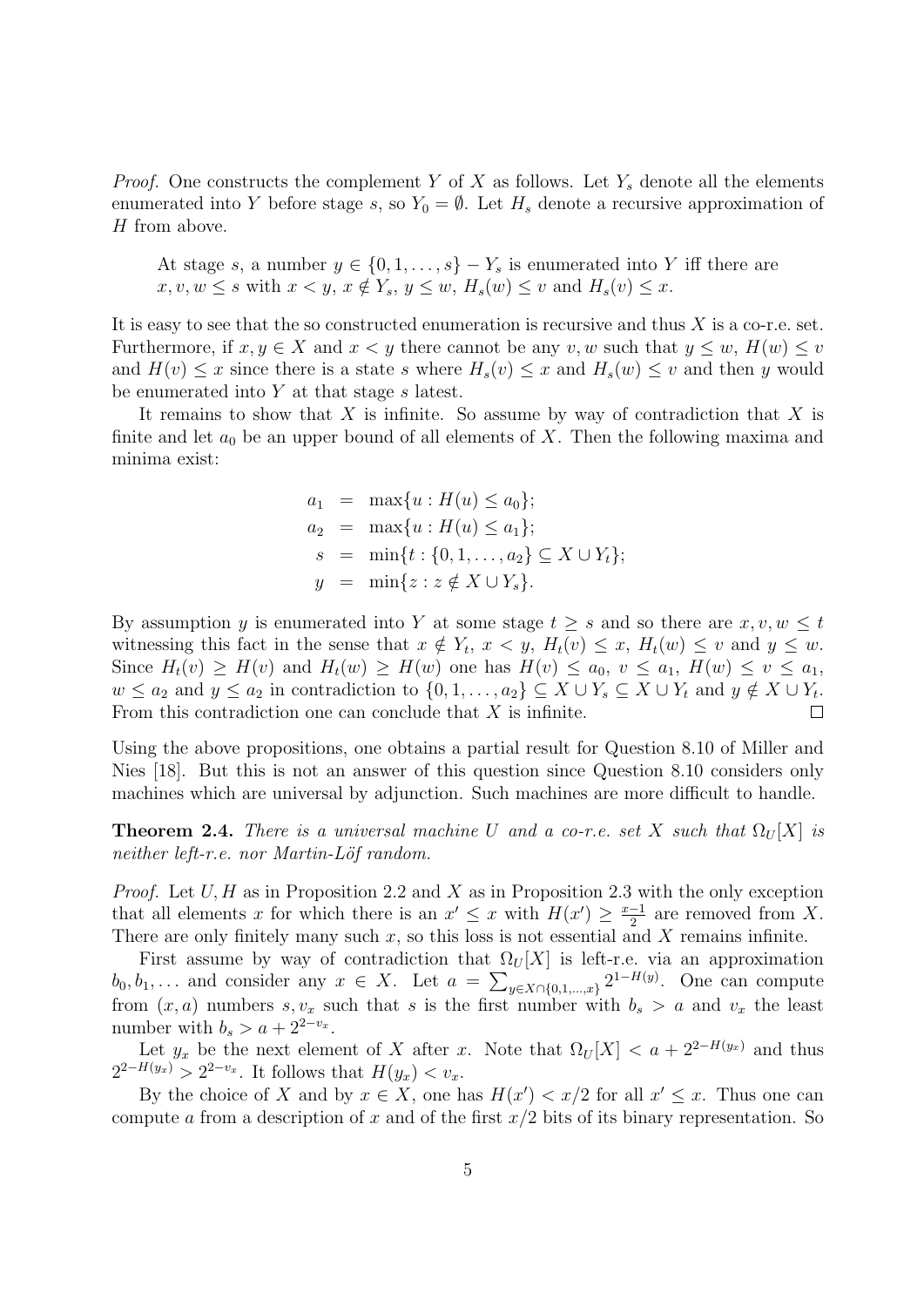$H(v_x) < x/2+2H(x) < x$  for all sufficiently large x. Using  $H(v_x) < x$  and taking  $w_x = y_x$ , the numbers  $v_x$  and  $w_x$  witness that  $y_x$  is eventually enumerated into the complement of X according to the definition of X in Proposition 2.3. This contradiction to the choice of  $y_x$  gives that  $\Omega_U[X]$  cannot be left-r.e. and this completes the proof.

Second it is shown that  $\Omega_U[X]$  is not random. Note that if  $x < y$  and  $x, y \in X$  then  $x < H(H(y))$  and thus  $H(x) < x < H(y)$ ; the first relation  $H(x) < x$  holds since all x with  $H(x) \geq \frac{x-1}{2}$  $\frac{-1}{2}$  had been removed from X. So  $\Omega_U[X] = \sum_{x \in X} 2^{1-H(x)}$  satisfies that all ones in its binary representation correspond to some term  $2^{1-H(x)}$  and that between two ones there is at least one zero, namely, the one corresponding to  $2^{1-x}$ . Thus one knows that after every one in the binary representation comes a 0 and so  $\Omega_U[X]$  is not Martin-Löf random.  $\Box$ 

There might be an alternative approach to prove this result. If one succeeds to construct U, X such that  $\Omega_U[X]$  is neither left-r.e. nor right-r.e., then  $\Omega_U[X]$  is not Martin-Löf random: As  $\Omega_U[X]$  is the difference of the two left-r.e. reals  $\Omega_U$  and  $\Omega_U[X]$ , this follows from a result of Rettinger and Zheng [23].

Becher, Figueira, Gregorieff and Miller [2] show that for every universal machine U and for each sufficiently small but positive recursive real number  $R$  there is a  $K$ -recursive set X such that  $\Omega_U[X] = R$ . If one can choose the universal machine freely then one can even get that the corresponding  $X$  is a co-r.e. set.

Recall that A is H-trivial iff there is a c such that  $\forall n \ H(A(0)...A(n)) \leq H(n) + c$ . Hence, the prefix-free Kolmogorov complexity of an H-trivial real is as low as possible. Every H-trivial real is K-recursive and the class of H-trivial reals are closed under  $\oplus$  and contain a nonrecursive r.e. set [9].

**Proposition 2.5.** There is a universal machine  $U$  and an integer  $m$  such that for every H-trivial real R between 0 and  $2^{-m}$  there is a co-r.e. set X with  $R = \Omega_U[X]$ .

*Proof.* Given a universal machine  $\tilde{U}$  which outputs within s steps only numbers smaller than  $2^s$ , one can construct a new universal machine  $\tilde{V}$  with the following property: If  $\tilde{U}$ outputs on input p a number x after s steps then  $\tilde{V}(p00) = x$  and  $\tilde{V}(p1^k0) = 2^s \cdot 3^k$  for  $k > 0$ . Note that V is also prefix-free. In particular the complexity H based on V has an approximation  $\tilde{H}_s$  such that for almost all n there is an x such that  $\tilde{H}_x(x) = \tilde{H}(x) = n$ . By the way, this x is the largest number with  $H(x) = n$ . If one now constructs U from V instead from U as in Proposition 2.2, this property is preserved to U and the complexity H based on U: There is an approximation  $H_s$  such that the numbers

$$
x_n = \max\{z : z = 0 \lor H(z) \le n\}
$$

satisfy  $H_{x_n}(x_n) = H(x_n)$  for all n. Furthermore,  $H(x_n) = n$  for almost all n; one now chooses the constant m for the proposition such that  $m \geq 2$  and  $\forall n \geq m$  ( $H(x_n) = n$ ).

Let R be an H-trivial real with  $0 < R < 2^{-m}$ . The aim is now to build a co-r.e. set X such that

$$
R = \sum_{r \in R} 2^{-1-r} = \sum_{x \in X} 2^{1-H(x)} = \Omega_U[X]
$$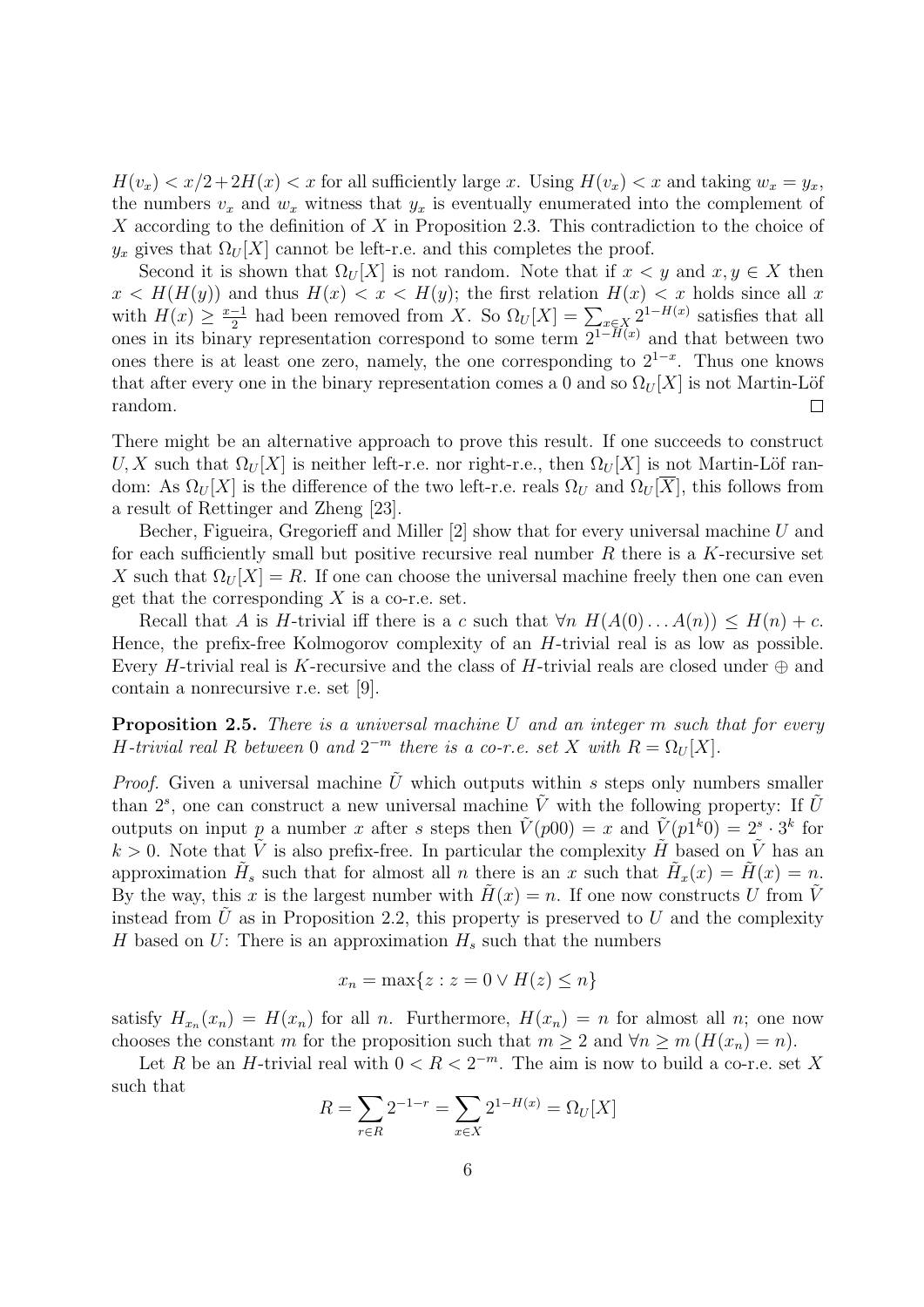where this goal is by choosing  $X \subseteq \{x_m, x_{m+1}, \ldots\}$  such that

$$
x_n \in X \Leftrightarrow n - 2 \in R.
$$

The further construction makes use of the fact that there is an r.e. H-trivial set  $Q \geq_T R$ [20, Theorem 7.4]. This fact guarantees that R has a recursive approximation  $R_0, R_1, \ldots$ such that the function  $c_R$  defined as

$$
c_R(n) = \max\{s : s = 1 \lor \exists m < n \ (R_{s-1}(m) \neq R(m))\}
$$

can be computed relative to  $Q$ . For all  $n$  let

$$
y_n = \max\{z \le c_R(n) : z = 0 \lor H_z(z) = n\}
$$

Note that the sequence  $y_0, y_1, \ldots$  can be computed relative to Q. Since Q is H-trivial and therefore  $H^Q$  differs from H only by a constant, one has that  $H^Q(y_n)$  and  $H(n)$  also differ at most by a constant. Thus, for almost all n,  $H^Q(y_n) < H^Q(x_n)$  and  $y_n < x_n$ . For these n it holds that  $R_{x_n}(n-2) = R(n-2)$ . Without loss of generality one can assume this property for all  $n \geq m$  since a finite modification of the approximation  $R_0, R_1, \ldots$  would enforce it. After ensuring this property, one defines the co-r.e. set

$$
X = \{x : H_x(x) \ge m \land R_x(H_x(x) - 2) = 1 \land \forall y > x \forall t (H_t(y) > H_x(x))\}.
$$

Now the connection between X and R is verified. On one hand, consider any  $x \in X$  and let  $n = H(x)$ . Then the condition  $\forall y > x \forall t (H_t(y) > H_x(x))$  enforces that  $H(y) > H(x)$  for all  $y > x$  and thus  $x = x_n$ . Since  $H_{x_n}(x_n) = H(x_n)$ , one furthermore has that  $n \geq m$ . So  $X \subseteq \{x_m, x_{m+1}, \ldots\}$ . On the other hand, if  $n \geq m$ , then  $x_n$  satisfies  $H_{x_n}(x_n) = H(x_n) = n$ and  $R_{x_n}(H_{x_n}(x_n)-2)=R(n-2)$ . So one has for  $n\geq m$  that  $x_n\in X \Leftrightarrow n-2\in R$ . Since by choice of R no number below m is in R, the equivalence  $x_n \in X \Leftrightarrow n-2 \in R$  holds for all  $n$  and one has the following equalities:

$$
\Omega_U[X] = \sum_{x \in X} R_x(H_x(x) - 2)2^{1 - H(x)}
$$
  
= 
$$
\sum_{x \in X} R(H(x) - 2)2^{1 - H(x)}
$$
  
= 
$$
\sum_{n=m}^{\infty} R(n-2)2^{1-n} = R.
$$

This completes the proof.

#### $\Box$

### 3 Halting Probability and Truth-Table Reducibility

In Question 8.9, Miller and Nies [18] asked whether there are two different universal machines such that the corresponding  $\Omega$  numbers are not tt-equivalent. One can show that the tt-degrees of the  $\Omega$  numbers contain even an infinite antichain. Note that the resulting universal machines are universal by adjunction whenever the starting machine  $U$  is universal by adjunction; thus Question 8.9 is answered completely by the below theorem.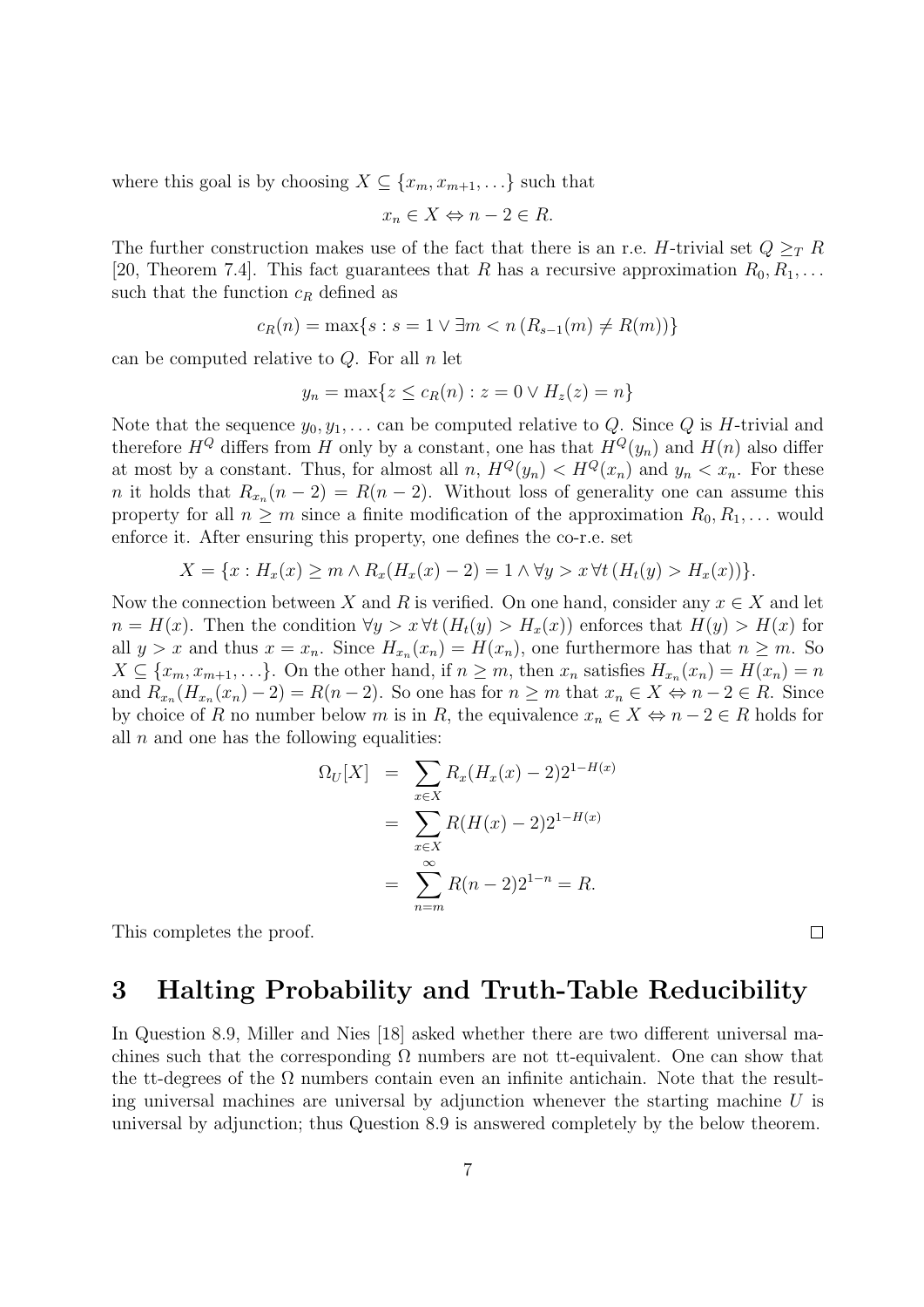**Theorem 3.1.** Given a universal machine U, one can construct a whole sequence  $U_1, U_2, \ldots$ of universal machines and an r.e. real X such that the  $\Omega$  numbers  $\Omega_{U_1}, \Omega_{U_2}, \ldots$  given as  $\Omega_{U_m} = 2^{-1} \cdot \Omega_U + 2^{-m} X$  form an antichain.

*Proof.* Let X be creative subset of the odd natural numbers and define  $U_m$  such that

$$
U_m(ap) = \begin{cases} U(p) & \text{if } a = 0 \text{ and } U(p) \downarrow; \\ 0 & \text{if } ap = 1^{m+n-1}0 \text{ for an } n \in X; \\ \uparrow & \text{otherwise.} \end{cases}
$$

Then one easily sees that  $\Omega_{U_m} = 2^{-1} \cdot \Omega_U + 2^{-m} X$  and that  $U_m$  is prefix-free. Furthermore, all programs of U are translated into  $U_m$  by placing a 0 in front, hence  $U_m$  is universal. Finally it is easy to see that  $\Omega_{U_i} - \Omega_{U_j} = (2^{-i} - 2^{-j})X$  for all *i*, *j*. Assume that  $i \neq j$ . Then  $X = (\Omega_{U_i} - \Omega_{U_j})/(2^{-i} - 2^{-j})$  and X is truth-table reducible to  $\Omega_{U_j}$  whenever  $\Omega_{U_i} \leq_{tt} \Omega_{U_j}$ and to  $\Omega_{U_i}$  whenever  $\Omega_{U_j} \leq_{tt} \Omega_{U_i}$ . But since X is creative and not truth-table reducible to a Martin-Löf random set [3, 4], it cannot happen that  $\Omega_{U_i}$  and  $\Omega_{U_j}$  are tt-comparable and  $\Omega_{U_1}, \Omega_{U_2}, \ldots$  is an infinite antichain for truth-table reducibility.  $\Box$ 

A related question is whether  $\Omega$  numbers of incomparable tt-degrees form a minimal pair. This is still unknown, but at least one knows that they do not have to.

**Theorem 3.2.** There are  $\Omega$  numbers which are incomparable but do not form a minimal pair with respect to truth-table reducibility.

*Proof.* Recall that a set Z is identified with the real  $\sum_{n\in\mathbb{Z}} 2^{-1-n}$  and by the same way any real is identified with a set. Furthermore, let  $\Omega_{U,s}$  be an approximation of  $\Omega_U$  from below.

Taking any universal machine  $U$ , there are a creative set  $X$ , a recursive set  $Y$ , an enumeration of X with convergence modulus  $c_X$  and an enumeration from the left of  $\Omega_U$ with convergence modulus  $c_{\Omega_U}$  such that

- $\Omega_U + Y < 1$  and  $X \subseteq Y$ ;
- For all  $x, y \in Y$  with  $x < y$  there is a  $z \notin \Omega_U$  with  $x < z < y$ ;
- For all  $n, c_X(n) \leq c_{\Omega_U}(n)$ .

There is a prefix-free machine V with  $\Omega_V = \Omega_U + X$ ; note that  $\Omega_V$  is Martin-Löf random since it is the sum of two left-r.e. reals with one of them being Martin-Löf random. Assume that  $x \in Y$ . Then the digits of  $\Omega_V$  up to the one corresponding to x depend only on the  $X \cap \{0, 1, \ldots, x\}$  but not on  $X \cap \{x + 1, x + 2, \ldots\}$  since the least member of that set is at least y and there is a 0 in  $\Omega_U$  between x and y. Taking an enumeration of V which satisfies

$$
\Omega_{V,s} = \Omega_{U,s} + X_s
$$

one has that  $c_{\Omega_V}(n) = c_{\Omega_U}(n)$  for all n. So these two functions are identical. The graph

$$
graph(c_{\Omega_U}) = \{(n, c_{\Omega_U}(n))\}
$$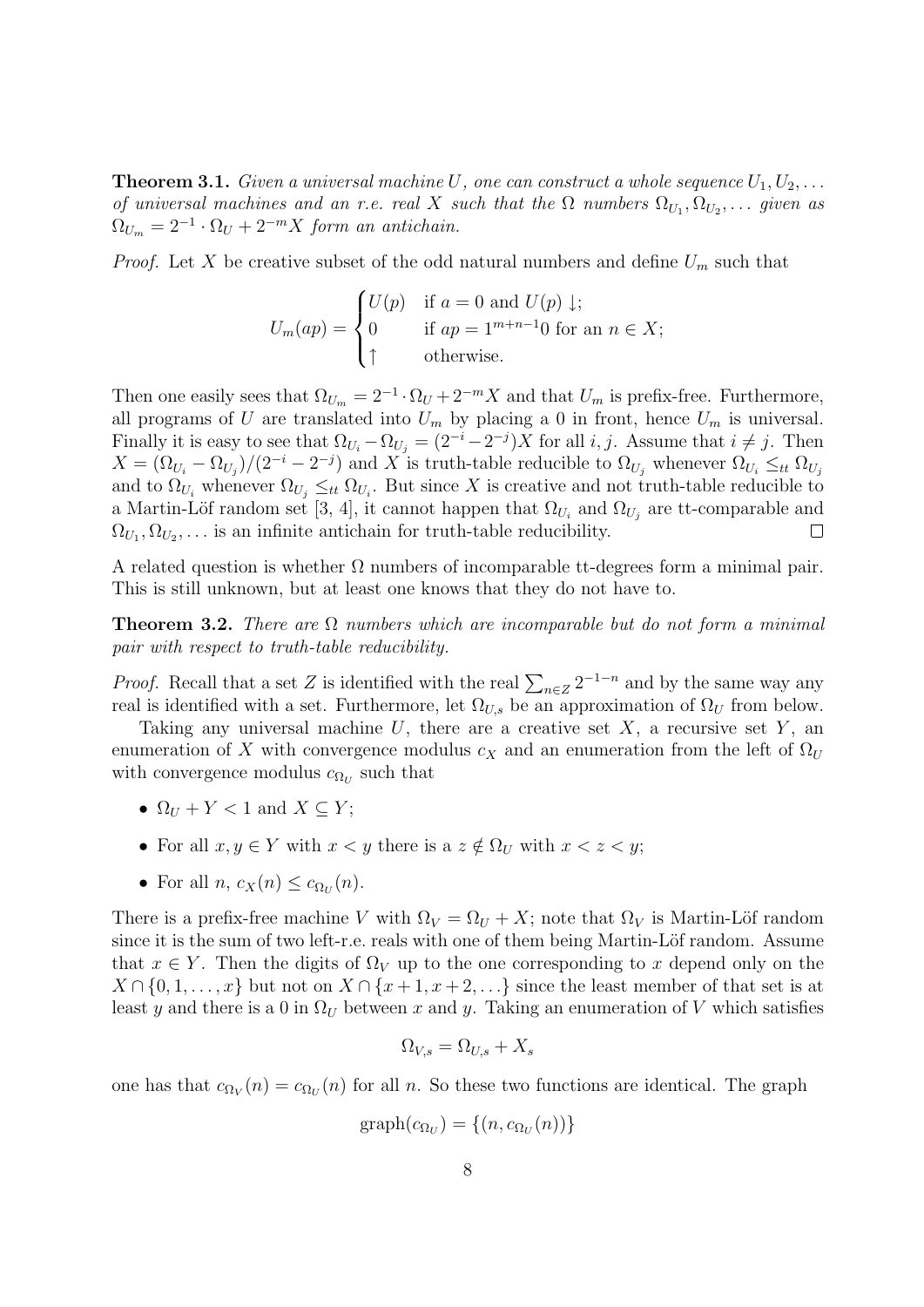is not recursive but graph $(c_{\Omega_U})$  is tt-reducible to both,  $\Omega_U$  and  $\Omega_V$ : one can easily check whether for a pair  $(n, t)$  the value t is equal to the minimal s such that  $\Omega_{U,s}$  and  $\Omega_U$  coincide on the first *n* bits. On the other hand,  $\Omega_U$  and  $\Omega_V$  are tt-incomparable by the methods given above and so they are an example of tt-incomparable  $\Omega$  numbers which do not form a minimal pair for tt-reducibility.  $\Box$ 

Call a tt-reduction M order-preserving iff  $M(X) \leq M(Y)$  for all reals X, Y with  $X \leq Y$ . The next result shows that for order-preserving tt-reducibility, all  $\Omega$  numbers are either equivalent or incomparable; thus together with the previous result one has that their degrees form an infinite antichain.

**Proposition 3.3.** Let U, V be universal machines. If  $\Omega_U \leq_{tt} \Omega_V$  via an order-preserving tt-reduction then  $\Omega_U \equiv_{tt} \Omega_V$  and the reverse tt-reduction is also order-preserving.

*Proof.* Let M denote the order-preserving tt-reduction from  $\Omega_U$  to  $\Omega_V$  and let f be its recursive use. For every length n there are with respect to the ordering  $\lt$  on real numbers a least set  $X_n \subseteq \{0, 1, \ldots, f(2n)\}\$  and a greatest set  $Y_n \subseteq \{0, 1, \ldots, f(2n)\}\$  such that both  $M(X_n)$  and  $M(Y_n)$  coincide with  $\Omega_U$  on the first 2n bits. If n is sufficiently large, then there is no finite set  $F \subseteq \{0, 1, \ldots, n\}$  such that  $X_n \leq F \leq Y_n$  as real numbers since otherwise the first 2n bits of  $\Omega_U$  could be computed from the  $n+1$  bits coding F and some code for n using  $H(n)$  bits in contradiction to  $\Omega_U$  being random. As a consequence, the first n bits of  $X_n$  and  $Y_n$  must be the same and both coincide with those of  $\Omega_V$ . Since only the first 2n bits of  $\Omega_U$  are relevant for these considerations, one can, for almost all n, compute the first n bits of  $\Omega_V$  from the first 2n of  $\Omega_U$  and patch the remaining finitely many cases from a table. So there is a tt-reduction from  $\Omega_V$  to  $\Omega_U$ . It is easy to see that this reverse tt-reduction is also order-preserving.  $\Box$ 

### 4 On low for Ω sets

In the following let T be an infinite recursive tree, that is, let  $T \subseteq \{0,1\}^*$  be recursive and have the property that  $\sigma \in T$  whenever  $\sigma \tau \in T$  for  $\sigma, \tau \in \{0,1\}^*$ . A set A is an infinite branch of T iff all nodes of the form  $A(0)A(1)...A(n)$  are members of T. For recursive trees the effective analogue of König's Lemma fails and  $T$  may fail to have recursive infinite branches. But several results guarantee that some infinite branches of T are near to being recursive: Jockusch and Soare [14] showed that every infinite recursive tree has infinite branches of low degree and infinite branches of hyperimmune-free degree; Downey, Hirschfeldt, Miller and Nies [10] showed that every infinite recursive tree has an infinite branch which is low for Ω. If a tree has only recursive branches, then all of its branches are low for Ω. But one might ask under which conditions all infinite branches of an infinite recursive tree are low for Ω. The next result shows that this cannot happen if all infinite branches are nonrecursive; indeed in that case the infinite branches of hyperimmune-free degree are not low for  $\Omega$ .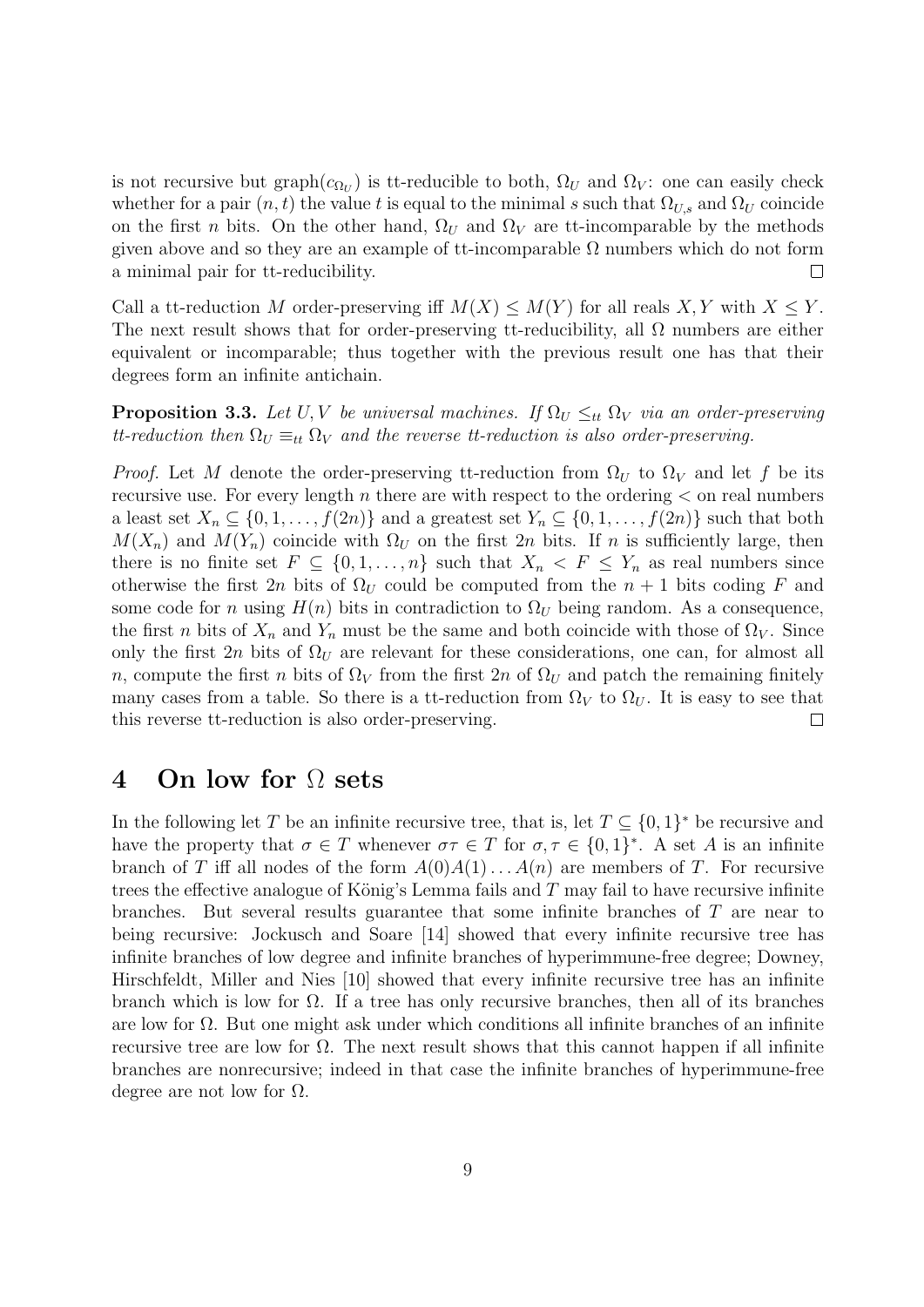**Theorem 4.1.** If  $T$  is an infinite recursive binary tree without infinite recursive branches then every A on T which is low for  $\Omega$  does also have hyperimmune Turing degree.

*Proof.* Assume by way of contradiction that  $T$  is an infinite recursive binary tree without infinite recursive branches and A is an infinite branch of T which is low for  $\Omega$  and has hyperimmune-free Turing degree. Let  $U$  be a prefix-free universal oracle Turing machine, that is, for every oracle A and every prefix-free partial-recursive  $V^A$  there is a constant c such that  $H_U^A(x) \leq H_V^A(x) + c$  for all x in the range of  $V^A$ . From now on, let  $H^A$  denote  $H_U^A$  and let  $H_s^A$  be an A-recursive approximation from above to  $H^A$  where for the s-th approximation the oracle A is queried only below s.

Since A is low for  $\Omega$ , there is a constant c such that  $H^A(\Omega(0) \dots \Omega(n)) \geq n - c$  for all n. Let  $\Omega_s$  be an approximation of  $\Omega$  from the left. For every n there is a  $s \geq n$  such that

$$
\forall m \le n \left( H_s^A(\Omega_s(0) \dots \Omega_s(m)) \ge m - c \right)
$$

and since A has hyperimmune-free Turing degree, there is a recursive function  $f$  such that this s is between n and  $f(n)$  for all n. Now one can construct a new recursive binary tree  $S \subseteq T$  such that

an infinite branch  $B$  of  $T$  is also an infinite branch of  $S$  iff  $\forall n \exists s \in \{n, n+1, \ldots, f(n)\} \forall m \le n \left(H_s^B(\Omega_t(0) \ldots \Omega_s(m)) \ge m - c\right).$ 

The listed condition is a  $\Pi_1^0$  condition since the first quantifier is unbounded and universal and all other quantifiers have recursively bounded range. Thus there is such a recursive tree S. Furthermore, A is on this tree S and all infinite branches on the tree S are low for Ω.

Since  $S \subseteq T$ , S does not have any infinite recursive branch. It follows that no infinite branch of  $S$  is isolated, indeed through every node of  $S$  go either no or uncountably many infinite branches. Using the oracle  $K$  one can decide for any node which of these two cases applies. If a set B is not H-trivial then there is for every n a number  $u_n$  such that  $H^B(u_n) + n < H(u_n)$ . Since there are only countably many sets which are H-trivial, one can construct a sequence  $\sigma_0, \sigma_1, \ldots$  of nodes of S with the following properties:

- $\sigma_n$  is above all nodes  $\sigma_m$  with  $m < n$ ;
- there are infinitely many nodes in S above  $\sigma_n$ ;
- if B is an infinite branch through  $\sigma_n$  then there is a number  $u_n$  such that  $H^B_{|\sigma_n|}(u_n)$  +  $n < H(u_n)$ .

The sequence  $\sigma_0, \sigma_1, \ldots$  defines a K-recursive branch D of S. Furthermore,  $H^D(u_n) + n <$  $H(u_n)$  for each n since D and the B above both extend  $\sigma_n$  and the approximation  $H^B_{|\sigma_n|}(u_n)$ evaluates B only at places which actually belong to the domain of the string  $\sigma_n$ . It follows that D is low for  $\Omega$ , K-recursive and not H-trivial. But this contradicts a result of Hirschfeldt, Nies and Stephan [12] which says that such a set D does not exist.  $\Box$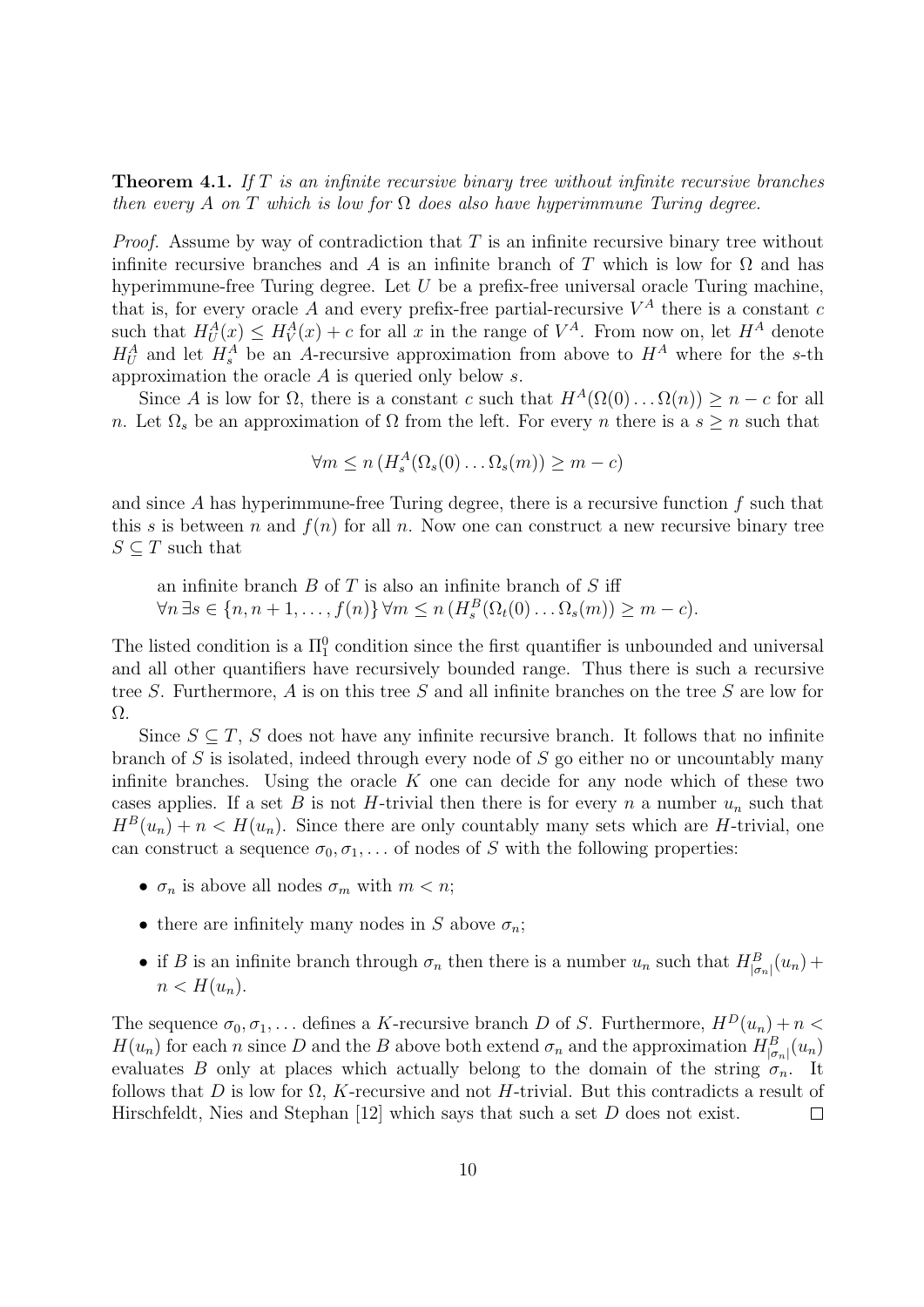Nies, Stephan and Terwijn  $[21]$  showed that every set which is Martin-Löf random and low for  $\Omega$  is already Martin-Löf random relative to K and thus does not have hyperimmunefree degree. Since not only the Martin-Löf random sets but also all sets of diagonally nonrecursive and hyperimmune-free degree are on a recursive tree without recursive infinite branches, one obtains as a corollary the following stronger result. Recall that a set A has diagonally nonrecursive degree iff there is a total function  $f \leq_T A$  such that  $f(x) \neq \varphi_x(x)$ whenever  $\varphi_x(x)$  is defined.

Corollary 4.2. If a set has diagonally nonrecursive degree and is low for  $\Omega$  then it has also hyperimmune degree.

Although Question 8.1 is not completely answered, one can use Theorem 4.1 to get a weaker but related result. Here a Turing degree is hyperimmune relative to  $K$  if it can compute a function which is not dominated by any K-recursive function.

**Theorem 4.3.** Let A be a nonrecursive set such that the Turing-degree of A is hyperimmunefree unrelativized and the Turing-degree of  $A \oplus K$  is hyperimmune-free relative to K. Then A is on a recursive binary tree without infinite recursive branches; in particular, A is not *low for*  $\Omega$ .

*Proof.* Assume that A is a nonrecursive set such that the Turing-degree of A is hyperimmunefree unrelativized and the Turing-degree of  $A \oplus K$  is hyperimmune-free relative to K. Since A is not recursive, the function

$$
F(e) = \min\{x : A(x) \neq \varphi_e(x) \lor \varphi_e(x) \uparrow\}
$$

is total. F can be computed relative to  $A \oplus K$ . There is a K-recursive function majorizing F which is recursively approximated by a function  $G_s$ . Let G be the maximum of the  $G_s$ so that

$$
G(e) = \max\{G_s(e) : s = 0, 1, \ldots\} \ge F(e)
$$

holds for all e. Now also G majorizes  $F$ . One can compute relative to A for every  $e, s$  a number t such that  $\Psi^A(e, s, t)$  is true where the formula  $\Psi$  is given as follows.

 $\Psi^A(e, s, t)$  is true iff one of the following three conditions holds:

- $\exists u \leq t \ (G_{s+u}(e) > \max\{G_0(e), G_1(e), \ldots, G_s(e)\});$
- $\exists r \leq G_s(e)$   $(\varphi_{s+t}(r) \uparrow);$
- $\exists r \leq G_s(e)$   $(\varphi_{s+t}(r) \downarrow \neq A(r)).$

Since A has hyperimmune-free Turing degree there is a recursive function  $Q$  giving an upper bound on the t computed from  $e, s$  relative to A. Now one can define an infinite recursive binary tree  $T$  such that  $B$  is an infinite branch of  $T$  iff

$$
\forall e \forall s \exists t \le Q(e, s) \left( \Psi^B(e, s, t) \right).
$$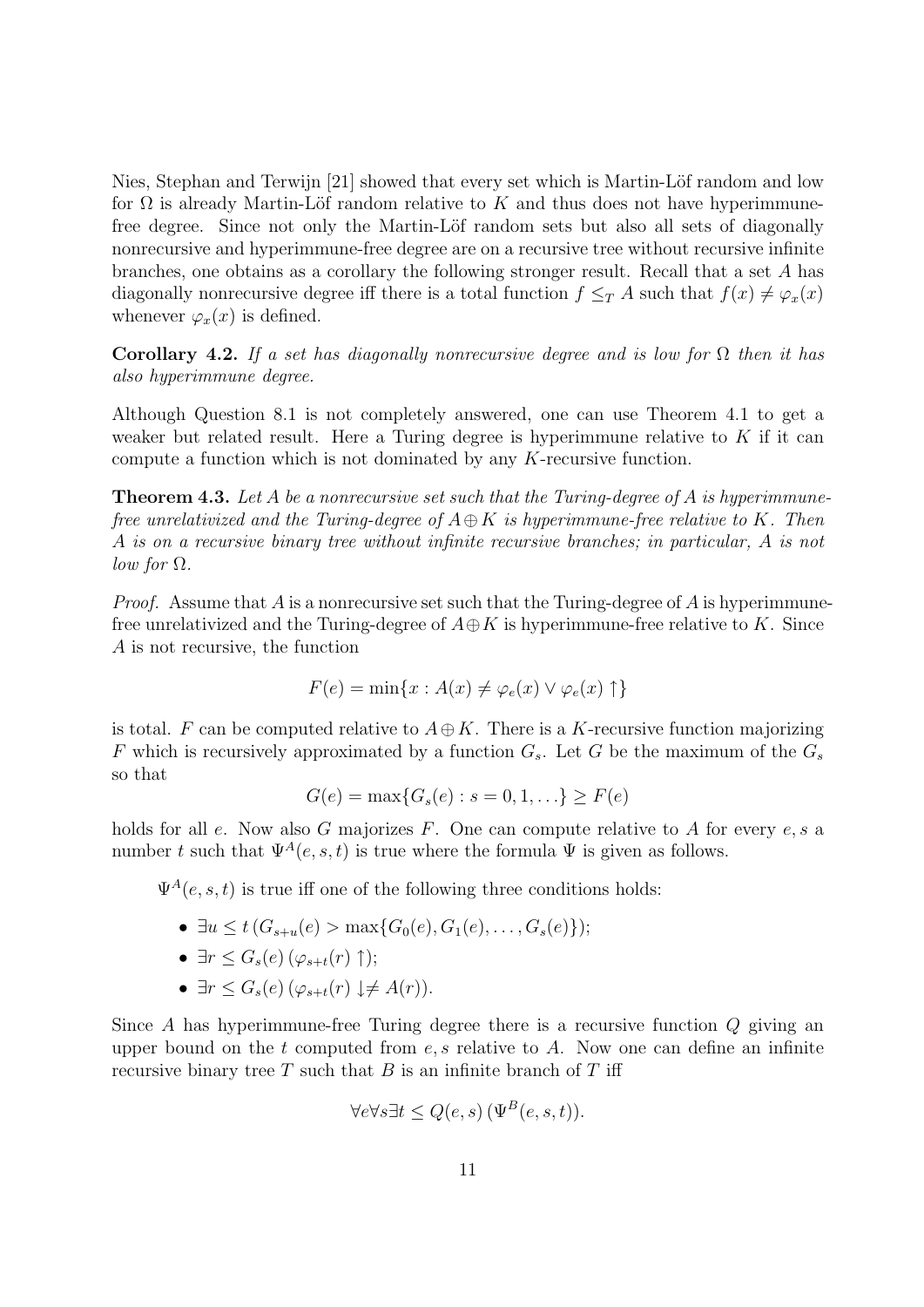It is clear that A is on the tree T. If B is recursive then there is an index e such that  $\varphi_e$  is the characteristic function of B. Let s be so large that there is a  $u \leq s$  with  $G_u(e) = G(e)$ and  $\varphi_{e,s}(x)$  being defined for all  $x \leq G(e)$ . Then there is no  $t \leq Q(e,s)$  such that  $\Psi^B(e,s,t)$ is defined and thus  $B$  is not an infinite branch of  $T$ .

So it follows that  $A$  is an infinite branch of a recursive binary tree without recursive infinite branches. Since A has hyperimmune-free Turing degree, it follows from Theorem 4.1 that A is not low for  $\Omega$ .  $\Box$ 

The following example shows that this result does not capture all hyperimmune-free Turing degrees. The basic idea of the construction is from Miller and Martin [19]; in detail the construction is the combination of the just mentioned idea in the way it is presented by Odifreddi [22, Propositions V.5.5 and V.5.6] in combination with forcing out of a given list of trees. The method of Miller and Martin was improved by Jockusch [13] who built a nonrecursive set of biimmune-free degree. Note that every biimmune-free is also hyperimmunefree but not vice versa [13].

**Example 4.4.** Given a list  $T_0, T_1, \ldots$  of trees without recursive infinite branches, there is a nonrecursive set A of biimmune-free degree such that A is not on any of these trees.

*Proof.* A perfect recursive tree is a nonempty recursive tree  $T \subseteq \{0,1\}^*$  such that at least two infinite branches go through every node. Now one constructs a sequence of recursive perfect trees  $P_0, P_1, \ldots$  such that  $P_0$  is the full tree  $\{0, 1\}^*$  and  $P_{e+1}$  is chosen from  $P_e$  as follows:

- choose a node  $\sigma_e \in P_e$  such that  $\sigma_e \notin T_e$  and the e-th partial-recursive function does not compute an extension of  $\sigma_e$ ;
- choose  $P_{e+1} \subseteq P_e$  such that  $\sigma_e$  is below all branching nodes in  $P_{e+1}$  and either  $\varphi_e^A$  is partial or  $\varphi_e^A$  is not  $\{0,1\}$ -valued or  $\varphi_e^A$  is not biimmune for all infinite branches of  $P_{e+1}.$

Since every perfect recursive tree has infinite recursive branches,  $P_e \nsubseteq T_e$  and so there are several incomparable nodes of  $P_e$  outside  $T_e$ . At least one of them is not extended by  $\varphi_e$ and so one can choose  $\sigma_e$  according to the given requirements.

For the second step, the reader is referred to Jockusch's construction [13] which is not reproduced here; it is an improved method of the corresponding one for hyperimmune-free degrees [22, Proposition V.5.5].

The set A is then the unique infinite branch which is on all the trees  $P_e$ . The construction gives that A has biimmune-free degree  $[13]$  and furthermore A is not on any tree  $T_e$ .  $\Box$ 

So known methods easily give the existence of a set of hyperimmune-free degree whose jump has hyperimmune degree relative to K. Indeed the function  $F \leq_T A \oplus K$  given by

$$
F(e) = \min\{x : A(x) \neq \varphi_e(x) \lor \varphi_e(x) \uparrow\}
$$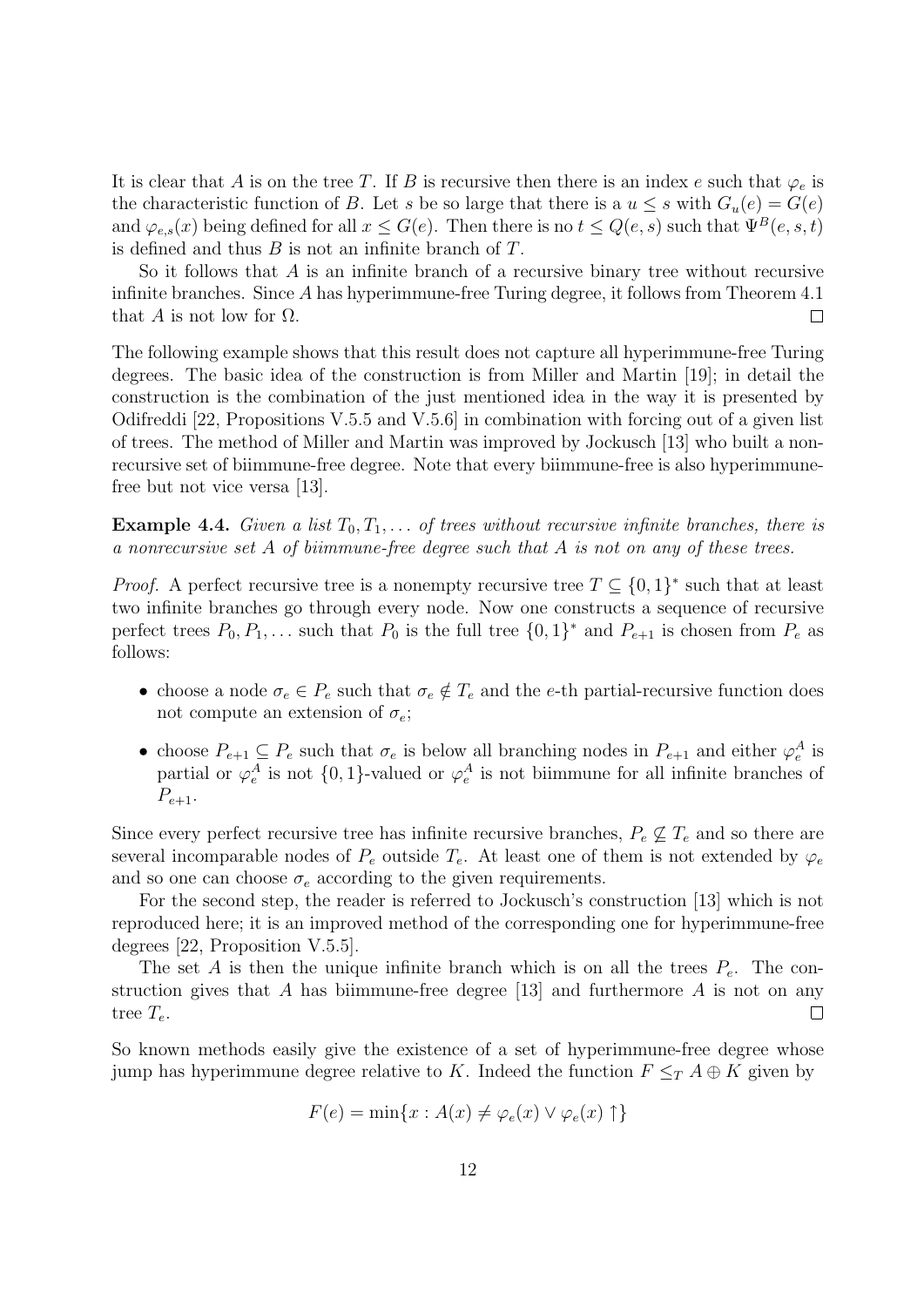is not bounded by any total K-recursive function. Downey and Milete [11] announced the following result which shows that Theorem 4.3 is not directly implied by a restriction on the jumps of the hyperimmune-free degrees.

Theorem 4.5 (Downey and Mileti). There a nonrecursive set of hyperimmune-free degree such that the degree of its jump is hyperimmune-free relative to K.

Acknowledgements. The authors would like to thank Rod Downey, Carl Jockusch, Joseph Mileti, André Nies and Robert Rettinger for correspondence. A. Nies independently observed that every infinite recursive binary tree without recursive branches has an infinite K-recursive branch which is not  $H$ -trivial; this construction is implicitly used in Theorem 4.1.  $\Box$ 

# References

- [1] Verónica Becher and Serge Grigorieff, Random Reals and Possibly Infinite Computations, Part I: Randomness in  $\emptyset'$ , The Journal of Symbolic Logic, to appear.
- [2] Verónica Becher, Santiago Figueira, Serge Grigorieff and Joseph S. Miller, On a conjecture on randomness, manuscript, 2005.
- [3] Charles H. Bennett, Logical depth and physical complexity, in R. Herken (ed.), The universal Turing machine, a half-century survey, Oxford University Press, Oxford, 227–258, 1988.
- [4] Cristian S. Calude and André Nies. *Chaitin*  $\Omega$  *numbers and strong reducibilities*. Centre for Discrete Mathematics and Theoretical Computer Science, Technical Report 062, October 1997.
- [5] Cristian Calude, Peter Hertling, Bakhadyr Khoussainov, Yongge Wang, Recursively enumerable reals and Chaitin's  $\Omega$  number, in STACS 1998, Springer Lecture Notes in Computer Science 1373:596–606, 1998.
- [6] Gregory Chaitin, A theory of program size formally identical to information theory, Journal of the Association for Computing Machinery 22:329–340, 1975, reprinted in [7].
- [7] Gregory Chaitin, Information, Randomness & Incompleteness, second edition, Series in Computer Science 8, World Scientific, River Edge, NJ, 1990.
- [8] Nigel Cutland, Computability, an introduction to recursive function theory, Cambridge University Press, Cambridge, 1980.
- [9] Rod Downey, Denis Hirschfeldt, André Nies and Frank Stephan, *Trivial reals*, Proceedings of the 7th and 8th Asian Logic Conferences (7th Conference: Hsi-Tou, Taiwan 6  $-10$  June 1999, 8th Conference: Chongqing, China 29 August  $-2$  September 2002), World Scientific, River Edge, New Jersey, 103–131, 2003.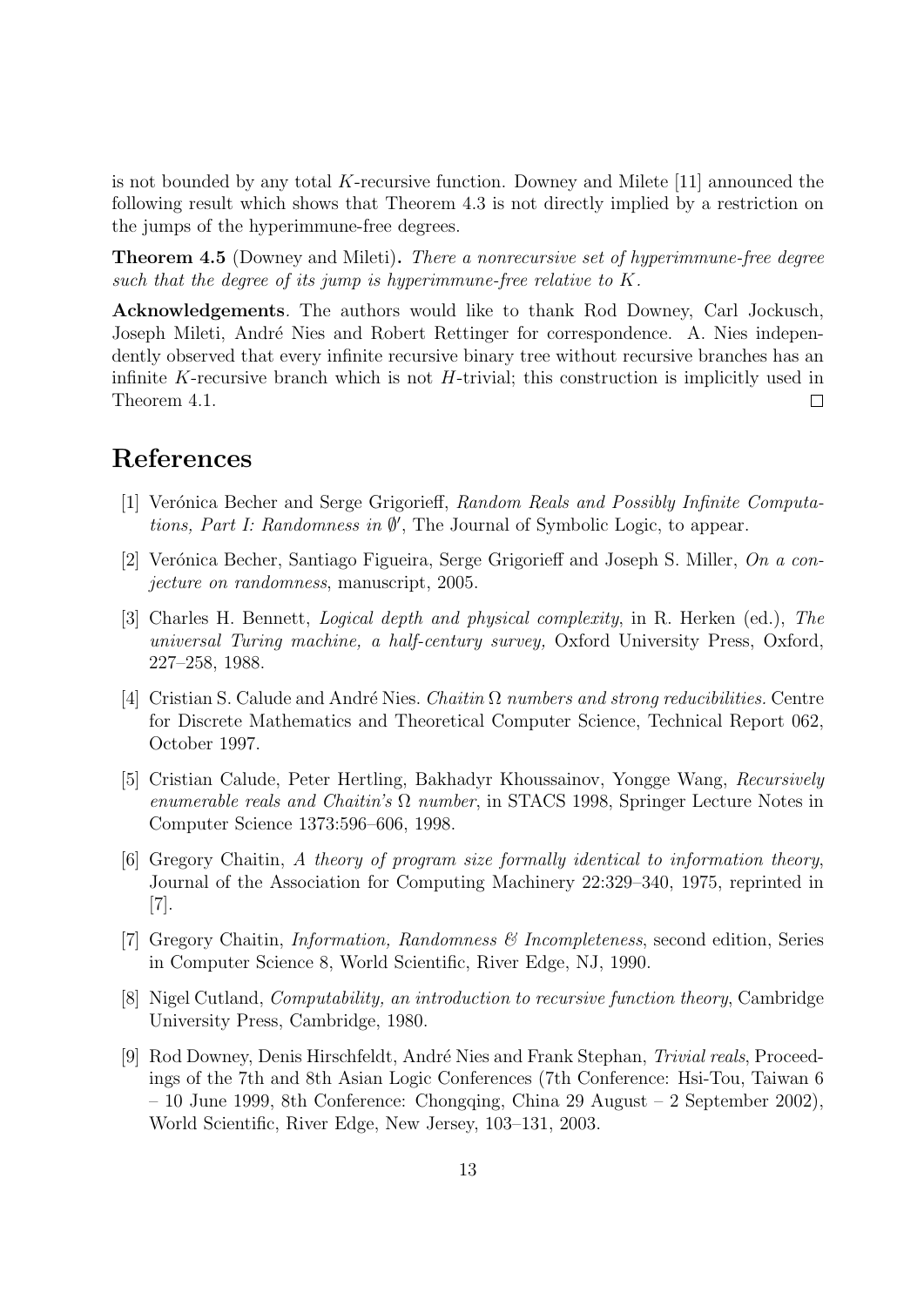- [10] Rod Downey, Denis Hirschfeldt, Joseph Miller and André Nies, Relativizing Chaitin's halting probability, manuscript, 2005.
- [11] Rod Downey and Joseph Mileti. Private communication, 2005.
- [12] Denis Hirschfeldt, André Nies and Frank Stephan. Using random sets as oracles, manuscript, 2005.
- [13] Carl Jockusch, Jr., The degrees of bi-immune sets, Zeitschrift für Mathematische Logik und Grundlagen der Mathematik, 15:135–140, 1969.
- [14] Carl Jockusch, Jr., and Robert Soare,  $\Pi_1^0$  classes and degrees of theories, Transactions of the American Mathematical Society, 173:33–56, 1972.
- [15] Antonín Kučera and Theodore A. Slaman, Randomness and recursive enumerability, SIAM Journal on Computing, 31(1):199-211, 2001.
- [16] Ming Li and Paul Vitányi, An introduction to Kolmogorov complexity and its applications, Second Edition, Springer, Heidelberg, 1997.
- [17] Per Martin-Löf, *The definition of random sequences*, Information and Control, 9:602–619, 1966.
- [18] Joseph S. Miller and André Nies, Randomness and computability: open questions, Annual Meeting of the Association of Symbolic Logic in Stanford 2005. http://www.cs.auckland.ac.nz/~nies/papers/questions.pdf
- [19] Webb Miller and Donald A. Martin, The degrees of hyperimmune sets, Zeitschrift für Mathematische Logik und Grundlagen der Mathematik, 14:159–166, 1968.
- [20] André Nies, *Lowness properties and randomness*, Advances in Mathematics, to appear.
- [21] André Nies, Sebastiaan A. Terwijn and Frank Stephan, Randomness, relativization and Turing degrees, Research Report 234, Department of Computer Science, University of Auckland, February 2004.
- [22] Piergiorgio Odifreddi, Classical recursion theory, Volume 1, North-Holland, Amsterdam 1989, Volume 2, Elsevier, Amsterdam 1999.
- [23] Robert Rettinger and Xizhong Zheng, Solovay reducibility on d-c.e. real numbers, Computing and Combinatorics, Eleventh Annual International Conference, COCOON 2005, Kunming, China, August 16-29, 2005, Proceedings. Lecture Notes in Computer Science 3595:359–368, 2005.
- [24] Claus Peter Schnorr, Zufälligkeit und Wahrscheinlichkeit, Springer Lecture Notes in Mathematics 218, 1971.
- [25] Robert Soare, Recursively enumerable sets and degrees, Springer, Heidelberg, 1987.